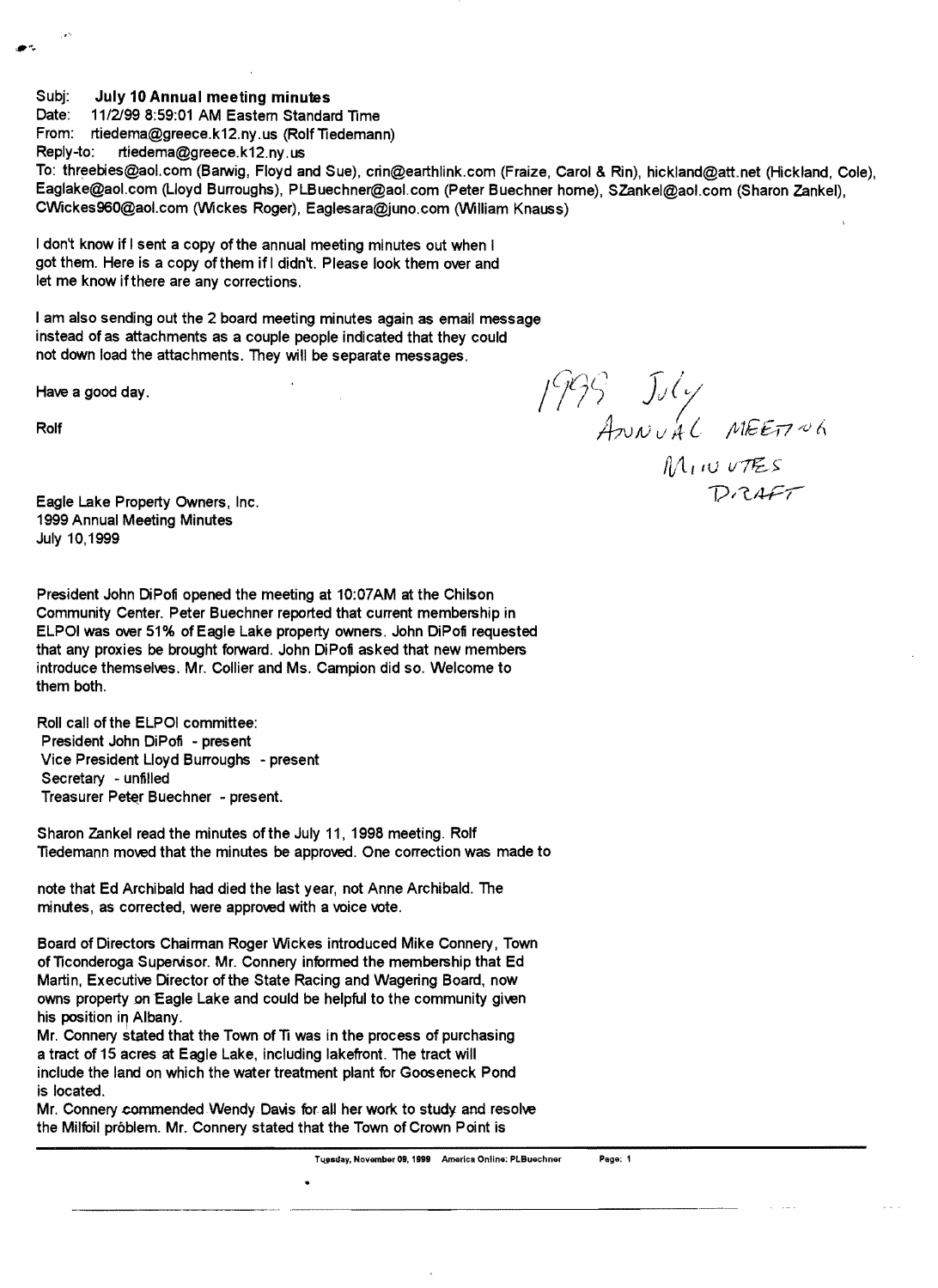pushing for funding for Milfoil treatment with the Secretary of State, Sandy Treadwell. He also stated that Eagle Lake was working jointly with

### Lake George on the Milfoil project.

Senator Stafford has been asked for funding assistance. Mr. Connery suggested we sign on with the Town of Ti in the passing of a resolution to be hand delivered to Senator Stafford.

Rolf Tiedemann reported that we have a \$108,000 budget request from Peter Repis, aide to Senator Stafford. Peter Repis, Senator Stafford, Betty Little, Bo Burns and Jim Sutherland had been invited to the meeting but were unable to make the meeting.

### Weed and Pollution Report

Rolf Tiedemann reported the sign he was making had not been finished due

to other priorities. He had installed new lightweight buoys. The boat launch sign was not yet in. Fall water testing had not been done due to a lack of volunteers. ELPOI has applied for the CSLAP program and are second on the list. Spring testing of the lake was done by LCI (Lake Champlain Inventory) in May, June and will be done again on July 22. Our

#### water quality is at the highest quality level.

Rolf Tiedemann stated that both the Press Republican as well as the Adirondack Guard had reported on our fight to control Milfoil. John DiPofi reported that Paul Burroughs was taking lake temperature readings. These would be used to determine SONAR application timings. Rolf Tiedemann reported that SePRO might do a fall application. This is in the early discussion phase.

Forrest Lisle reported that SONAR application had been done in Michigan two years ago and the report of results would be available soon.

Water Level Report John DiPofi reported that as of Wednesday, June 7 the water level was at

+1 inch.

# Fish Stocking Report

Joe Muehlick reported that Crown Point has stocked the lake with 600 brown trout of 12-14 inches. New York State put in 250 brown trout of 12-15 inches and 3331 brown trout of 8-9 inches. Joe did not know where the extra 1 fish came from.

# Membership Report

Lloyd Burroughs reported that the ELPOI has 53 paid members out of a listing of approximately 100 names on the list. She believes there are closer to 75 individual properties, the difference being multiple family

#### groupings listed for the same property.

Lloyd Burroughs reported that the same letter as last year was sent to encourage the paying of dues.

# Adopt-a Highway Program

Lloyd Burroughs reported that Paul Burroughs is chairman of our Adopt-a Highway program and is willing to continue. He is looking for help in keeping our section clean. A thanks was given to the Donnellys for their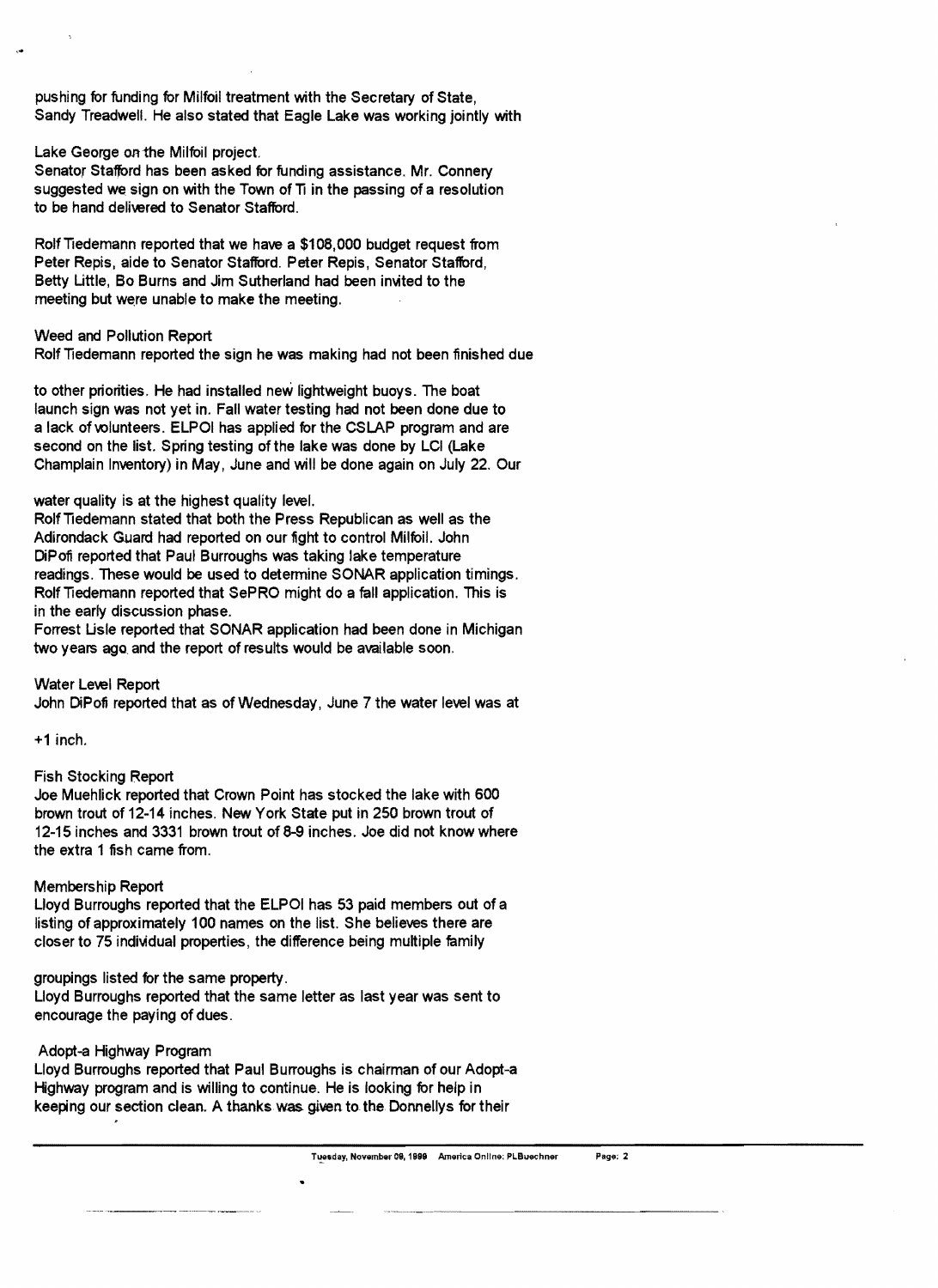help. Our two miles start at the State Owned Land sign near Forrest Lisleis camp and extends east, the length of Eagle Lake, to Moranis Country Store. Please contact Lloyd or Paul Burroughs ifwilling to help.

### Education Committee Report

John DiPofi reported that we do not have a committee Chairperson. Wendy Davis informed us that there were current NYS Boaters Guides and stickers for Rules of the Road available for the taking. There is a new requirement for personal water craft/jet ski boaters. As of January 1, 2004 all personal watercraft users will need a boating certificate. One way to get certified was to take a boater safety course. Roger Wickes stated that some YMCAs and towns sponsor these courses. Wendy advised that a Lymefs vaccine was available. Check the web for information.

Current recycling information is available in the back pages of the Bell

Atlantic Essex County Phone book.

Treasurers Report Peter Buechner reported the following: Balance as of July 1, 1998 \$3670 Expenses 2387 Income 1608 Balance as of July 1,1999 \$2891 One major expense is insurance to cover the officers and Board of Directors for any liability claims. Peter is checking with NY Federation

of Lakes as to the availability of insurance that would be less expensive than our current insurance. Cole Hickland motioned approval of

the Treasurer's Report. Rolf Tiedemann seconded the motion. Voice vote all in favor.

President's Report Nothing to report.

Vice-President's Report

Lloyd Burroughs stated she had copies from 16 members of letters they had written to legislators and the DEC Commissioner. All were encouraged

to send short, hand written notes and to copy Lloyd on their correspondence. Dianne Tiedemann suggested that parents have their children write notes also. Roger Wickes circulated a petition for those not interested in sending personal notes.

Rolf Tiedemann stated that Peter Repis recommended that we show group support and writing letters would show that support. Also noted was that

while Milfoil is our current problem. Zebra Muscles may be a future problem.

Old Business Nothing to report.

New Business

1. John DiPofi recommended annual contributions of \$50 to Moses Ludington Hospital, the Ticonderoga Emergency Squad and the Chilson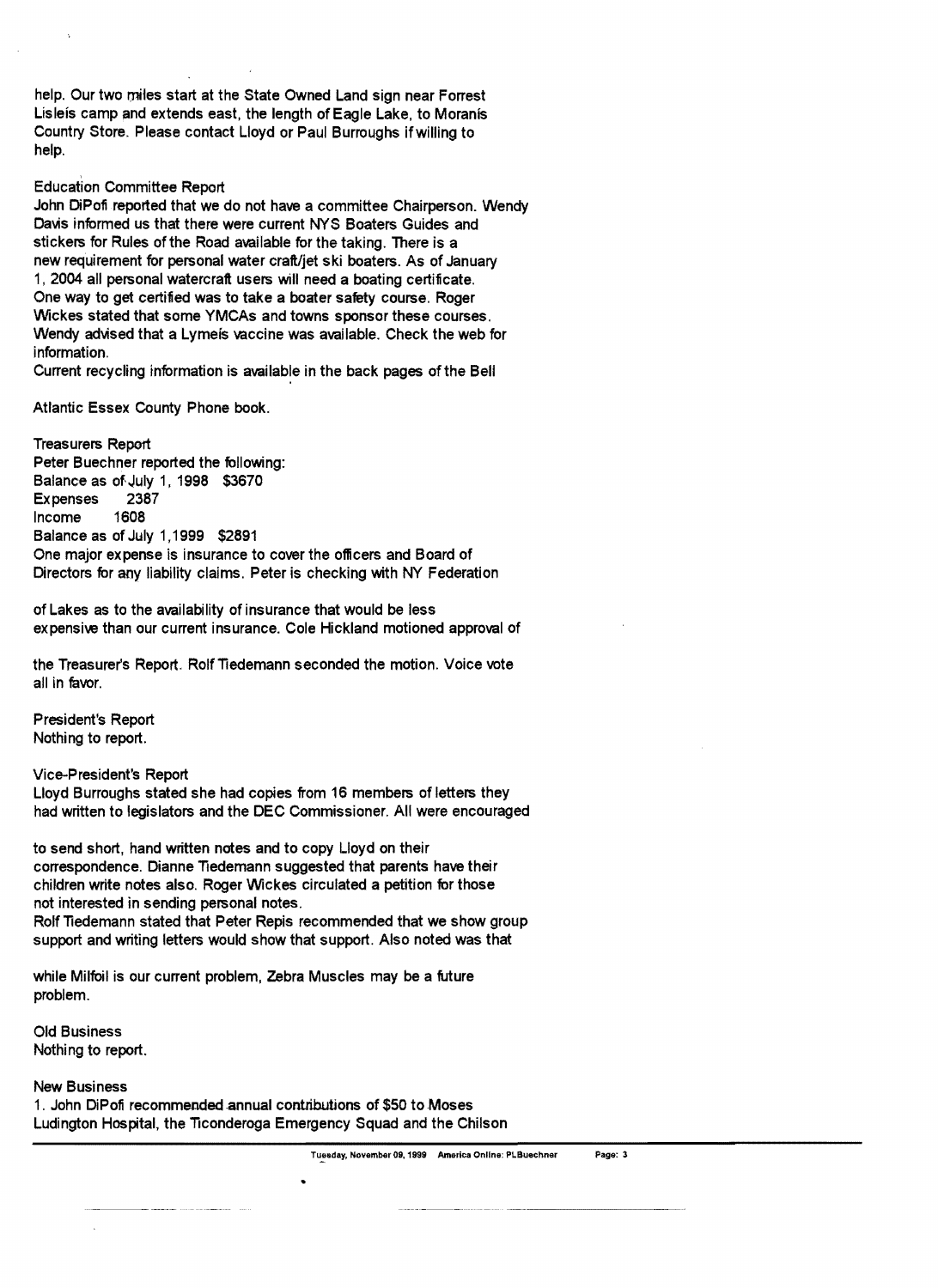Volunteer Fire Department. Bill Knauss moved for approval. Voice vote ñ all approved.

2. Rolf Tiedemann thanked Caroline Baldwin for her assistance with the newsletter.

An update on the Department of State grant: the grant is still in effect. The renewal was processed in time. The grant requires a \$7500 match of inkind services. These inkind services are coming from the Town

of Ti (\$2000 for septic testing), NY State (\$3000 for the services of Jim Sutherland), Intemational Paper (\$1000 for 2 environmental engineers) and ELPOI (\$1500 of volunteer time).

3. Septic dye testing will be done by Mark Bennett who is working for Wayne Wagner, the Town of Ti Code Enforcement Officer. Also, Rolf Tiedemann and Jim Davis can perform the tests. If there is a failing system, Wayne will work with the resident to improve the system to the best extent possible.

Rolf Tiedemann reported that the Board of Directors spoke to Jim Sutherland in reference to the demonstration project. The Board is waiting on the site specific environmental impact statement final report.

Forrest Lisle questioned the septic dye testing. He perceived it inequitable in that summer residents were here only for a short time. Year around owners might not have a system that fails as much but, over the long haul, they may pollute more. Much discussion followed mainly focused on the value of having the septic systems tested regardless of the length of time the cottages were used. Rolf Tiedemann pointed out that the testing was being done to appease those that questioned if our septic systems were adding to the Milfoil problem. Lloyd Burroughs was applauded for her remarks that as a resident she wanted to ensure that she was not polluting and will do all in her power to eliminate any possibility ofthat happening. Further conversation focused on pollution

caused by wildlife and motor boats. Future control or elimination of 2 cycle motor may be needed as is being done in California. Jim Davis reminded the group that testing was voluntary. Mike Connery reiterated that the Town of Ti was not going to be heavy handed with problem systems. Grant money is difficult to come by and the DEC and APA

consider septic testing critical. Showing that we have good systems will

help get needed grant moneys.

Barbara DiPofi asked why we are not looking at other solutions such as carp fish. Rolf Tiedemann responded that other choices have been looked at but SONAR is the most selective.

4. Rolf Tiedemann reported that after the 1998 summer storm, there were questions as to the status of 911, especially on the north side of the lake. Mike Connery reported that Crown Point is not on 911. Callers from

585 exchange go to the Ticonderoga dispatcher.

Nomination and Election of Officers Barbara DiPofi nominated the slate of: President fi.RolfTiedemann Vice President ñ Lloyd Burroughs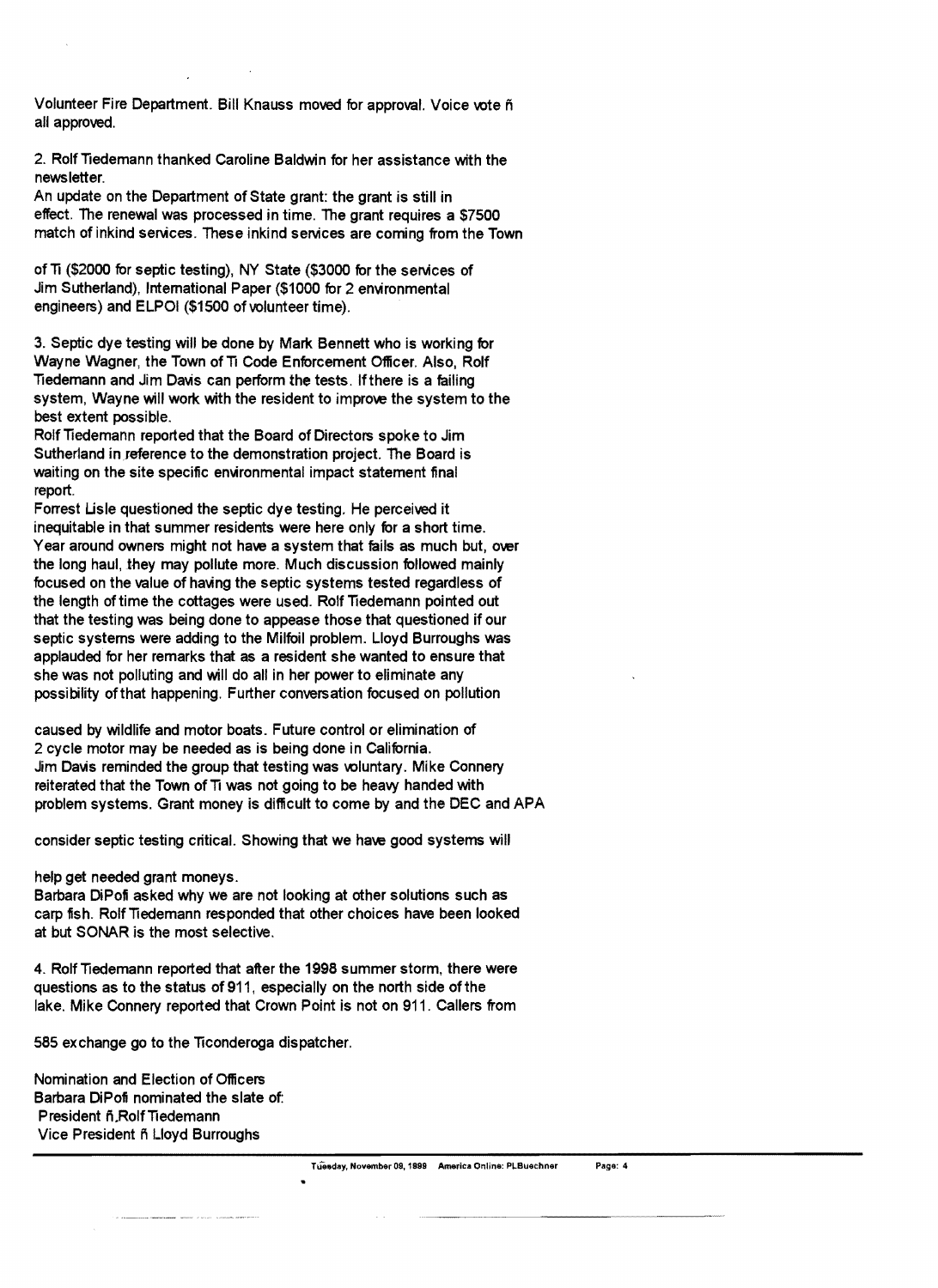Secretary ñ Sharon Zankel

Treasurer fi Peter Buechner

 No other nominations were made. Bill Knauss seconded the nominations as stated. Voice vote in favor of the slate was unanimous.

For Board of Directors Barbara DiPofi nominated the slate of: Rinaldo Fraize for the remaining one year term of Jim Deem, Cole Hickland for the remaining 2 year term of Rolf Tiedemann, Bill Allen and Jim Davis each for another 3 year term. Rolf Tiedemann nominated Sue Barwig for a 3-year term. Lloyd Burroughs nominated John DiPofi. John declined. A paper ballot was taken. Bill Allen and Jim Davis won with 23 votes and

20 votes respectively. Sue Barwig received 15 votes. Decision was made to eliminate the position of Member at large. That position is no longer appropriate since we have moved from an executive committee to a board of directors.

Mike Connery spoke about Moses Ludington Hospital. Two to three years ago we were going to loose the hospital to foreclosure. Now MLH is to be

a full service emergency facility. We were all invited to a public hearing on July 20 being given by the Economic Development Committee to share the plans for the new hospital and services including a 42 bed nursing home and a veterans residency.

John DiPofi asked for four people to volunteer for lake level testing. No volunteers came forward.

Rolf Tiedemann thanked Jim Davis and his son for removing the beaver dam

that was built on top of the spillway dam causing the water/ice level to

be +21 inches.

Forrest Usle reported that his camp was broken into for the second year

and antiques were taken. Susan Hoag reported that her camp, the Runge cottage on the island, was also broken into and had antiques taken. (Note: following the meeting it was reported that Pat Hyde's camp and George Martin's camp were also broken into.) Mike Connery stated that the Town police do monitor up to the town line. Roger Wickes stated that

his cousin's place was broken into a year ago and stripped of antiques. The Queensbury barracks of the State Police recovered items from the Schroon Lake area and were looking for owners to claim their property. Susan Hoag reported that the Westport Barracks were handling their robbery.

Forrest Lisle stated that there are interrelated problems of trash along

the highway, cars being allowed to park on the road's edge by the causeway and possibly the robberies. Bill Knauss noted that Graham Davis

had moved large rocks along side the highway to preclude parking but that these have disappeared. Roger Wickes will contact the DOT to determine if parking is allowed along the state right-of-way. Bill Knauss moved to have the Board of Directors work with the Town of TI to